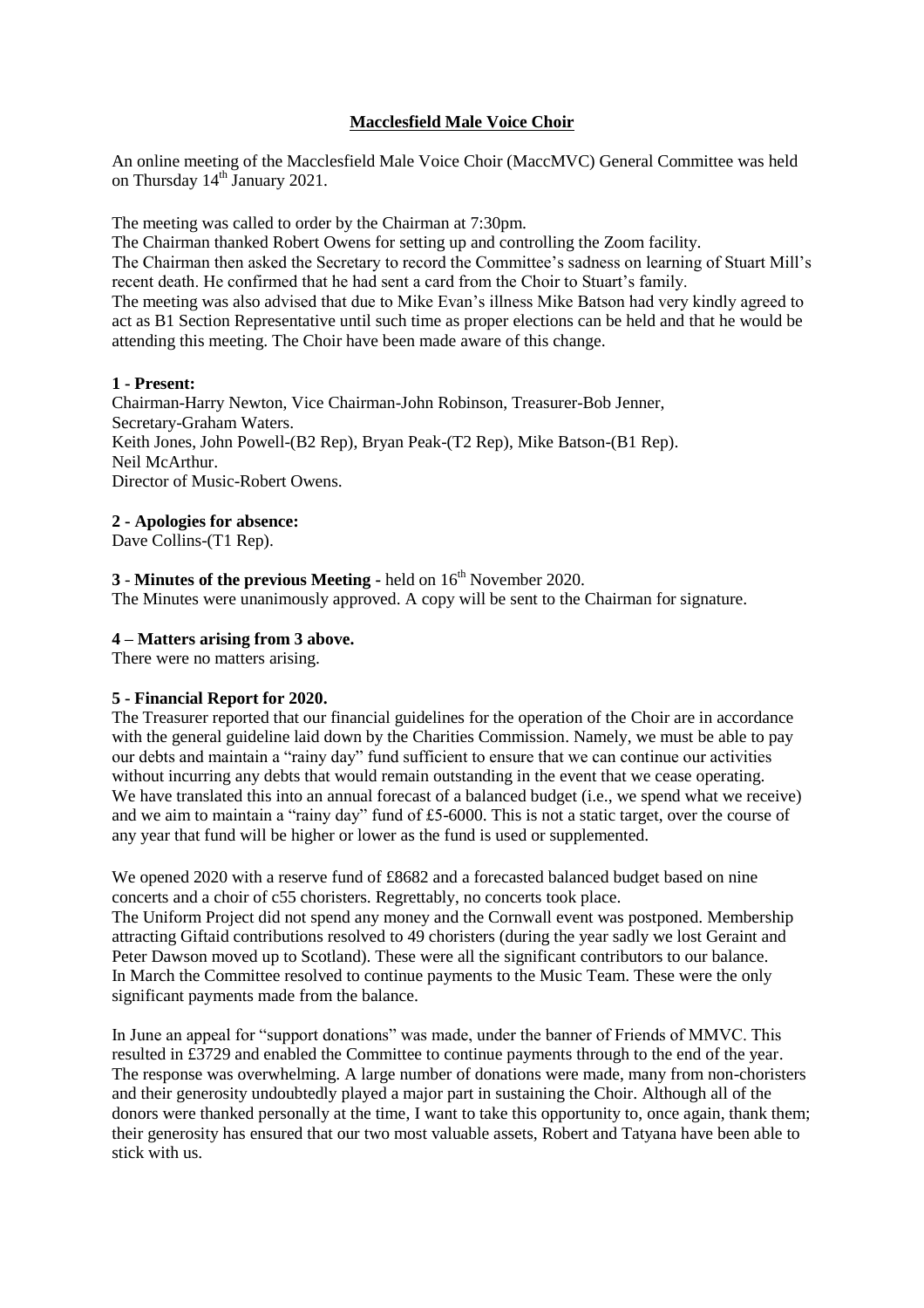I also want to thank the Committee for doing fantastic and mostly unseen job in keeping the Choir going.

The following is a broad outline of the Choir accounts that will submitted to Jeremy Bostock (Choir's auditor). Once audited, a full copy of the Accounts will be circulated to the Choir:

We commenced the year with a balance of £16682, this contained ring-fenced funds for the new uniform (£8000).

During the year we received £15482 and spent £16164.

The balance carried forward into 2021 is £15999 which contains a number of prepayments and accrued funds.

January fees for Morton Hall were paid in December to secure the facility  $(E240)$  and we ringfenced three deposits:

1 - Uniform project £8000.

2 - £350 deposits for Cornwall 2022.

3 - £250 early payment of 2021 subscription.

So, on a "like for like" basis" our reserve fund carried forward into 2021 is £7639.

R. Jenner, Treasurer.

#### **6 – Appointment of Auditors.**

In lieu of the AGM the Treasurer requested that the Committee accept Jeremy Bostock as Choir auditor for 2021.

The committee gave approval.

#### **7 – Finances for 2021 – Membership subscriptions and Donations.**

Subscription rate for 2021. The finances for 2021 require detailed discussion and will be a separate item at the next Committee meeting.

#### **8 – MD's Report.**

Dear all,

2020:

Well, it has been a rubbish year and we have not achieved a lot in terms of our singing technique and sound production.

However, what I have been really enjoying during 2020 is working alongside the Committee and the Strategy Group to put a plan together for our future.

2021:

Well, "who knows".

I am hoping for this year to be a much more positive year than last as we continue our plans to slowly bring back rehearsals in a safe way.

I want to encourage the committee to keep looking 12 months ahead with the choir calendar for us to be able to make sure that we are fully prepared well in advance.

This year's focus for me will be getting us back into the swing of things and finding our place in this new world we find ourselves in.

During 2021 we need to remain flexible and be able to adapt to our situation and to always stay optimistic.

I am currently planning and looking towards 2022 with some larger more exciting concerts and projects which we can advertise and brag about and which hopefully will attract the attention of new singing members.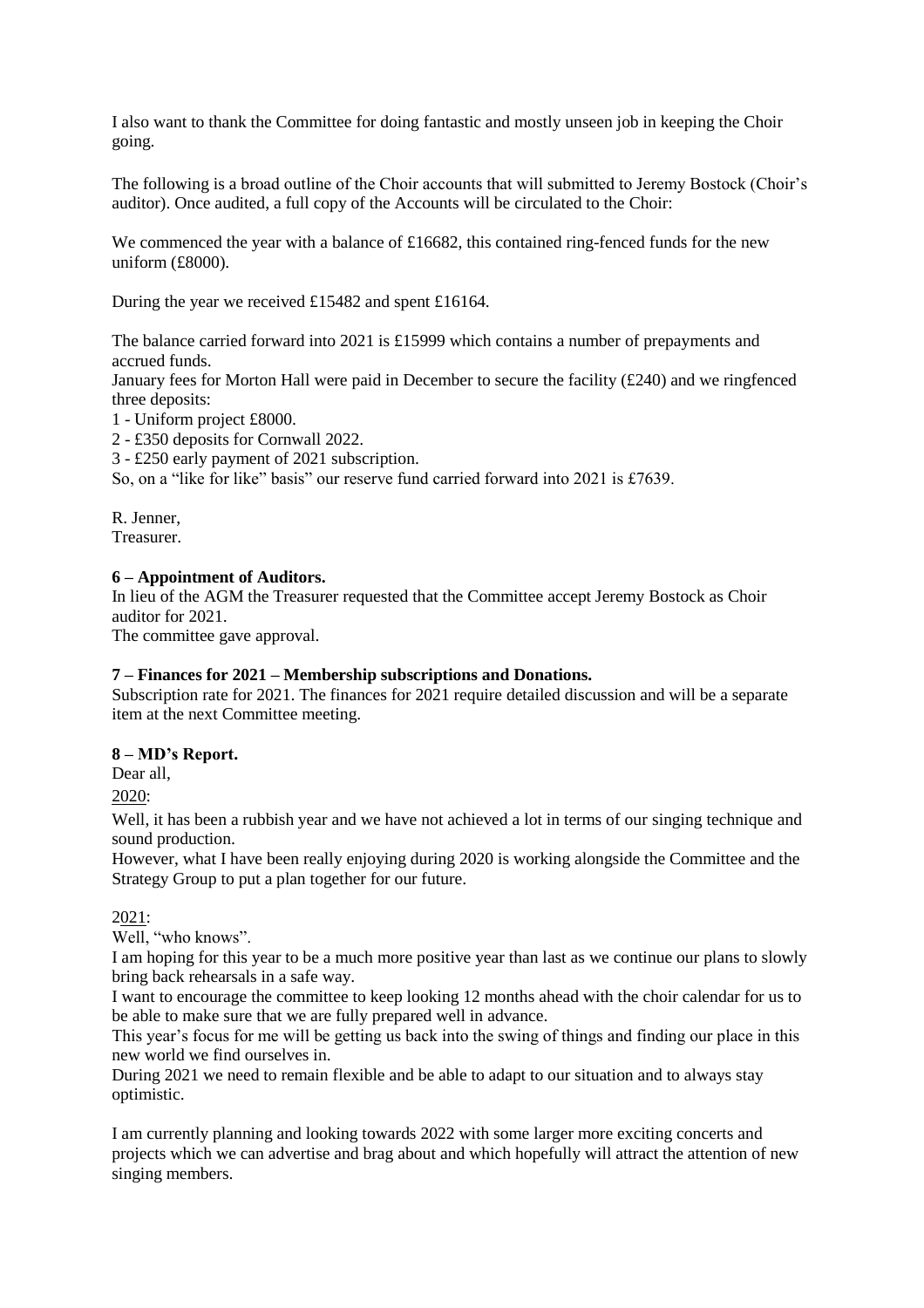Finally, I would like to stress the importance for us to plan a Remembrance / Celebration Concert at a sensible point in the near future to say our own farewell to the much loved and much missed members we have lost during this difficult year.

Here's to a happier and healthier future!

Robert Owens. MD

The Committee thanked Robert for all his work behind the scenes in many ways and gave unanimous approval to his idea of holding a Remembrance / Celebration Concert.

## **9 – Strategy Committee Report.**

An update was presented by Keith Jones. It covered the SC's recent recommendations and suggestions covering:

- a) Finance the recommendations had already been included by the Treasurer's in his report, (see above).
- b) Communication Process Laurie Kennard has agreed to maintain the choir contacts spreadsheet and the release agreed information to the press and other organisations. Dai Jones has agreed to work with Laurie and take on the social media side of our communications.
- c) Recruitment John Robinson and Mike Batson plan to hold recruitment events, press releases and appeals on local radio. They don't propose to move on these until the choir has something to offer.
- d) IT/Website Bryan Peak will be in charge of maintaining and updating the site when it is operational. Currently it is planned to have the site connected to our Facebook page.
- e) Future Strategy Because we are clearly facing a different situation now, the SC will revisit the strategic outlook at their next meeting on the 21st January.
- f) Concert Procedure Neil McArthur has been pivotal in reviewing our current process and with help of the group has produced a draft document for consideration by the General Committee at their next meeting.

# **10 – Chairman's Report.**

I am now coming to the end of my three-year term as your Chairman. After two years of good progress with our new Director of Music Robert this year has not been what we expected, to say the least. In January 2020 we were looking forward to an exciting year of rehearsals and events throughout the year. We had not got far into the year when we were hit by the Covid 19 lockdown. This has been a great disappointment to all of us. Many of the things we planned have had to be put on hold.

Much work had been done on the new Uniform Project and thanks to the efforts of Bob Jenner and his team it is almost ready to roll out when we are able to meet up.

A Strategy Group was set up under the leadership of Keith Jones. They have been making plans for an upgrade to our website, recruitment of new members and ways to project the image of the Choir to potential new members and our audiences.

John Robinson has taken on the role of Recruitment Officer and will welcome all our support in this. We should all be on the lookout for new members. These plans will be ready to roll out when the Choir gets back to something like normal, or a 'new normal'.

It has been a very difficult year financially.

When we were forced to stop rehearsing your Committee decided unanimously to continue to pay Robert and Tatyana for as long as it was possible in order to retain their services and be ready to start